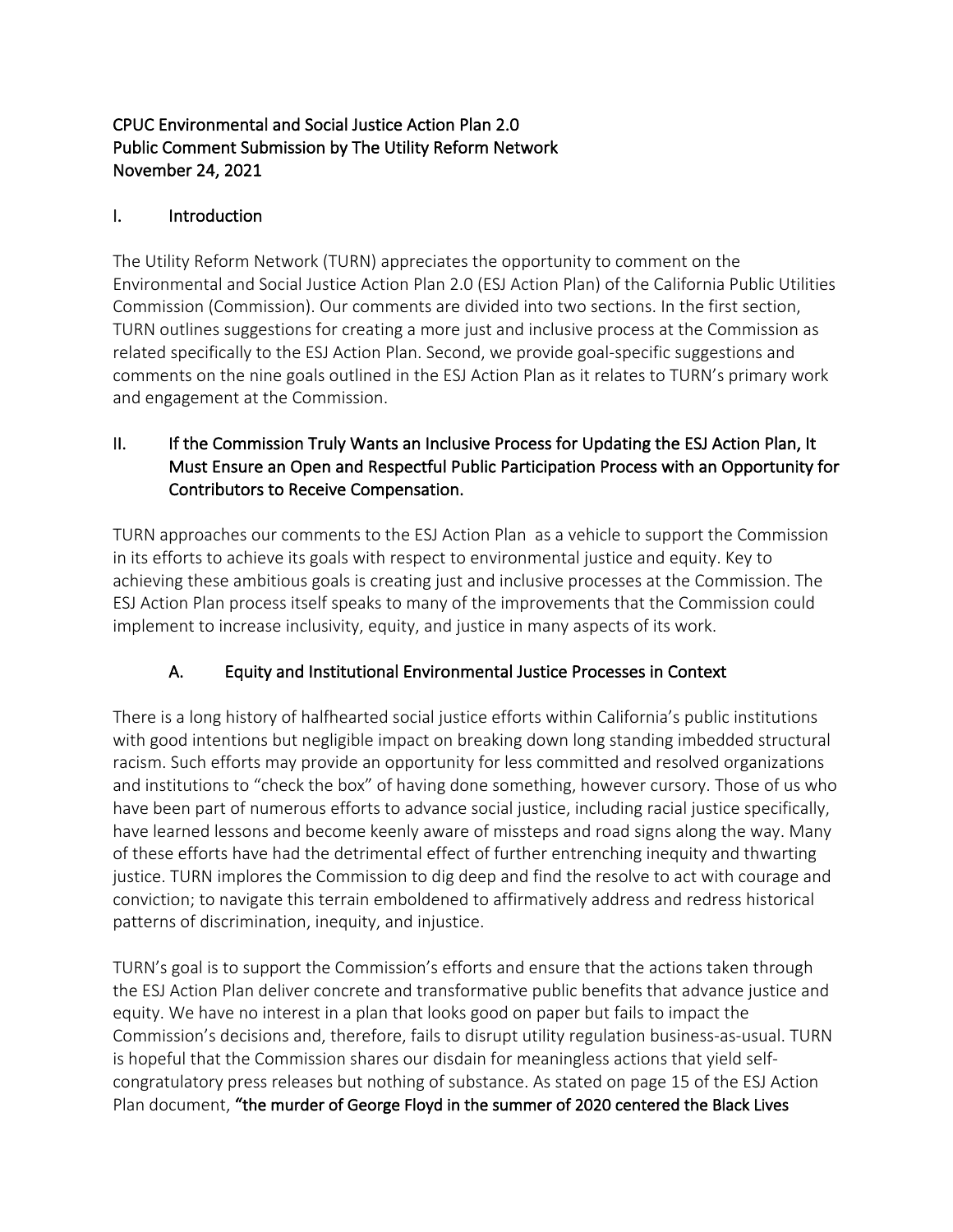Matter movement in the consciousness of our society and created a sense of urgency and necessity within the CPUC to embody diversity, equity, and inclusion." TURN appreciates that the Commission might acknowledge and act to dismantle the oppressive processes and procedures that have been pervasive within the institution. Although any time would have been the right time to dismantle structural racism, we are encouraged that the CPUC faces a renewed moral imperative to take real action now.

# B. Public Participation Concerns

While the ESJ Action Plan welcomes the comments of community groups, partners and impacted community members, the failure of the Commission to appropriately structure or fund the process to ensure that the valued review, comment and engagement of community-based organizations, environmental justice organizations and others' is properly compensated sets up a flawed process. The ability to engage in such an important and potentially impactful process comes at a resource cost—one in which community groups may not be able to afford to participate, due to the very structures that we are hoping to dismantle through the development of an improved ESJ Action Plan at the Commission.

More plainly stated, asking groups to engage in these processes without compensation is business-as-usual. Embarking on this process without properly acknowledging the burden to participants sends a signal to Community Based Organizations (CBO's) that their valuable thoughts, ideas, and engagement is not worth compensation. The CPUC is no stranger to the importance of compensation for work by organizations that contribute to its decisions through participation in formal proceedings. It should recognize the same need here, despite the different nature of the work, and value the time and expertise of organizations that contribute to the ESJ Action Plan updates.

The ESJ Action Plan process is further undermined by the lack of institutionalization. ESJ Action Plan stakeholders are asked to participate in what may amount to no more than a "pet project" of a subset of the Commissioners. At this time there is no formal guarantee that this process will continue once the supporting Commissioners, who set the process in motion, leave the Commission. This lack of institutionalization not only continues to undermine the integrity of the process, but it also telegraphs clearly to those of us concerned with the equity impacts of the Commission's actions and decisions that this process is not valued and will have no real or lasting impact. TURN recommends strongly that the Commission properly value the ESJ Action Plan and institutionalize this process by taking the following steps:

- 1. Open a rulemaking for the ESJ Action Plan
- 2. Provide compensation to participating organizations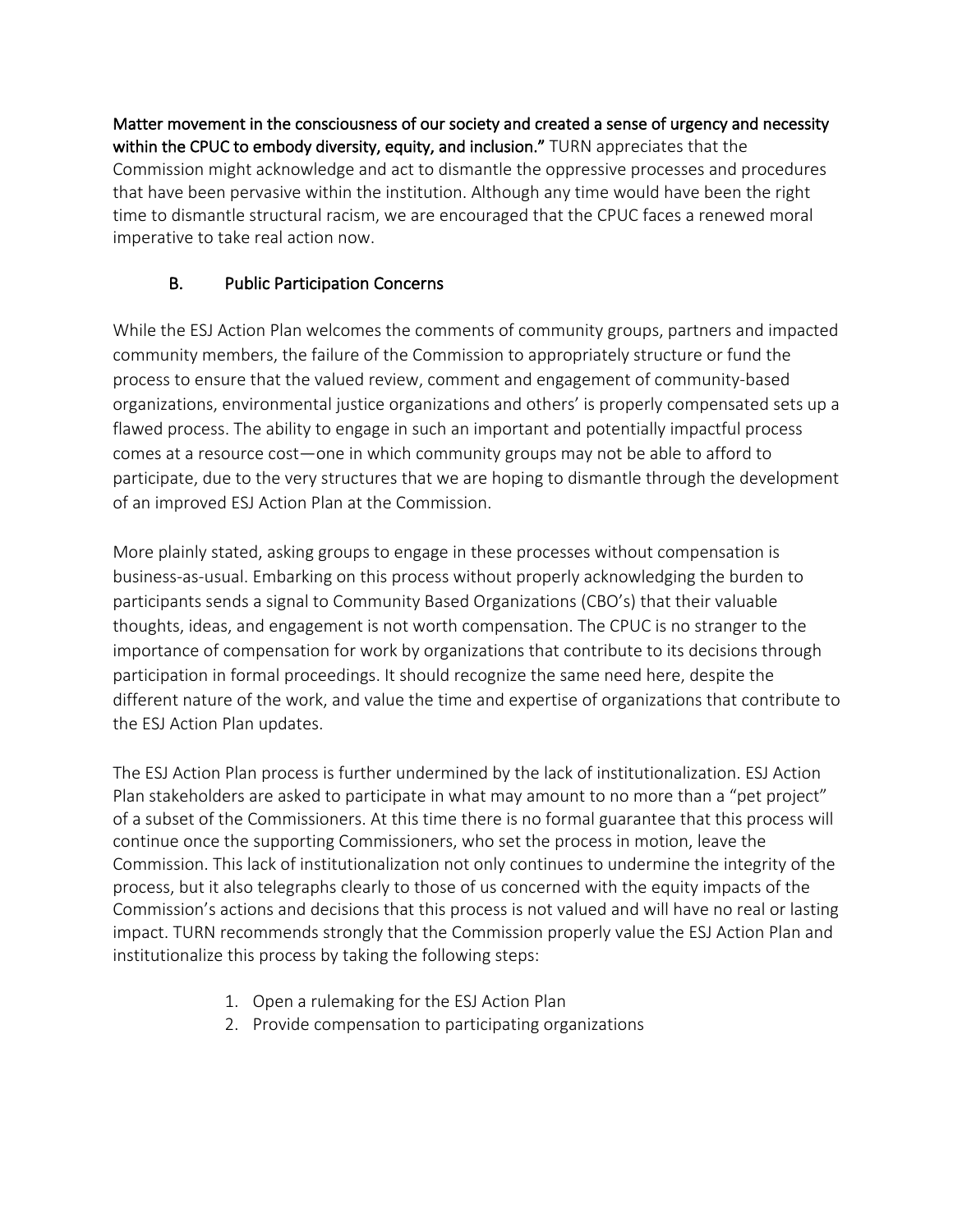Anything short of addressing the ephemeral condition of the current ESJ Action Plan process in these ways threatens to render the process meaningless and may cost the Commission the political goodwill of organizations that have already invested in this process.

# 1. ESJ Action Plan Rulemaking

TURN recommends that the Commission open a rulemaking to further develop the framework begun through the ESJ Action Plan for addressing the environmental and social justice impacts of the Commission's actions. By opening a proceeding, the Commission will elevate the significance of this work, demonstrating that counteracting systemic racism in its processes and inequitable impacts of its decisions is a central interest of the Commission. A Rulemaking creates an institutionalized mechanism for following through on the 9 overarching goals of the ESJ Action Plan. Opening a rulemaking will also allow organizations already engaged in other Commission business to participate more fully by allowing groups to access Intervenor Compensation for their expertise and engagement.

TURN recently heard from at least one organization who regularly participates in Commission business, that their organization was unable to take part in the ESJ Action Plan process due to a lack of staff bandwidth. Without access to Intervenor Compensation, this important voice will not be heard by the Commission as part of this project. Intervenor Compensation is one of the most important tools available for the Commission to signal its commitment to the issues, goals of, and, to the impact it hopes to make with the ESJ Action Plan.

# 2. Provide Compensation to Participating Organizations

TURN recommends two approaches to providing compensation to Community Based Organizations that participate in the ESJ Action Plan update processes. First, the Commission should make this work eligible for intervenor compensation by either adopting the ESJ Action Plan through a formal resolution adopted by the full Commission. Acting on the ESJ Action Plan by Commission resolution will make it possible for eligible participants to seek compensation for contributing to the update process. TURN urges the Commission to immediately announce that it intends to adopt the ESJ Action Plan 2.0 update through a formal resolution so that this work is eligible for intervenor compensation. Alternatively, the Commission could situate the ESJ Action Plan update process within a new rulemaking proceeding, as discussed above, which would also open the door to intervenor compensation.

Second, the Commission should create a grant program to provide funding to organizations that are ineligible for intervenor compensation or require upfront funding to participate. Suffice it to say, the intervenor compensation program can only address some of the barriers community groups face in participating in CPUC proceedings, due in part to the statutory requirements of the program. Some groups do not meet the "customer status" requirements for intervenor compensation, despite advocating for the well-being of individuals and communities, which includes access to essential utility services. Some groups operating on a shoestring budget require upfront funding. They may be so resource-constrained that they cannot devote a person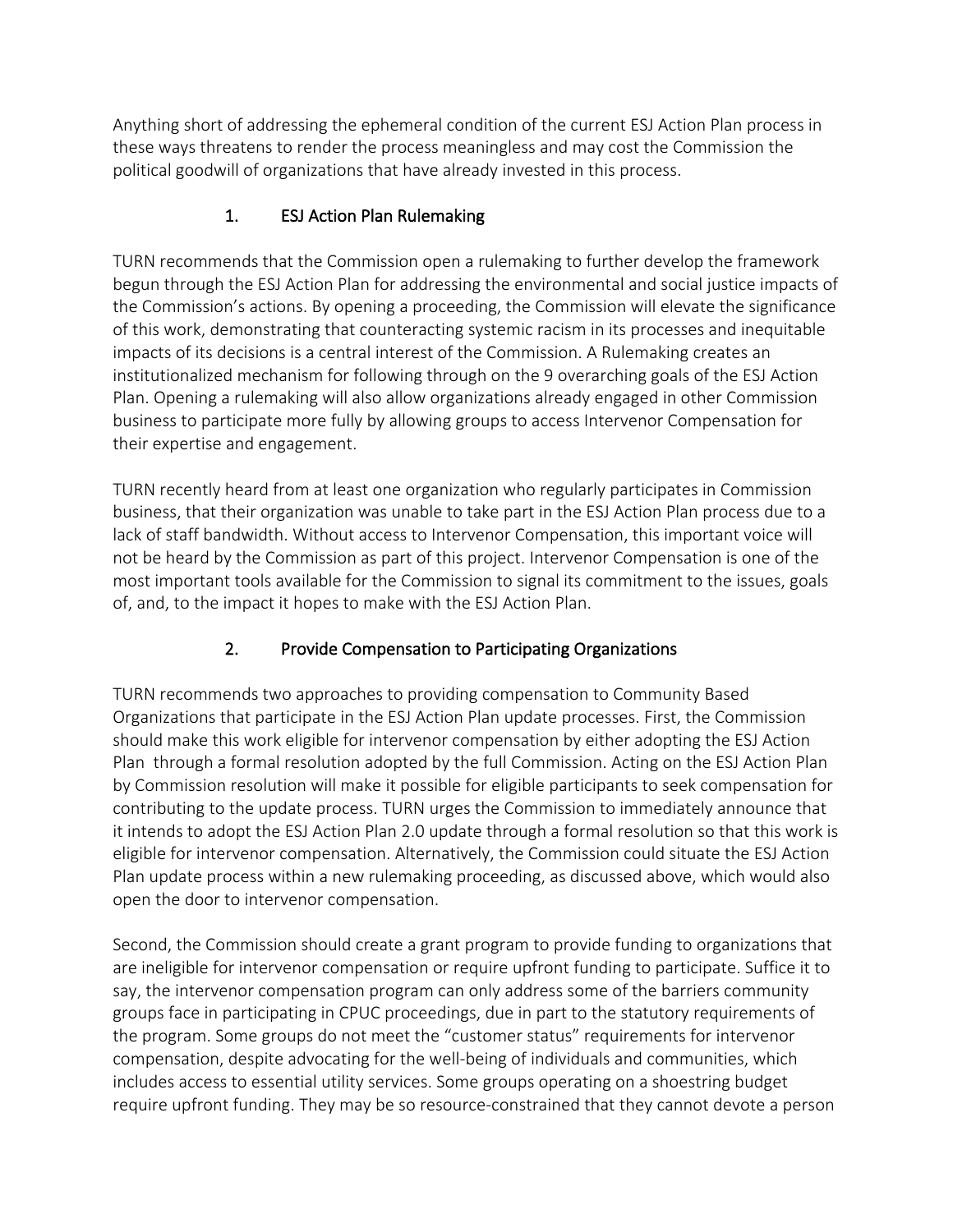to this work without paying someone else to cover the organization's day-to-day work. Other groups may contribute their time and insights in ways that make it difficult to demonstrate "substantial contribution," as defined by the Intervenor Compensation program, such as primarily oral participation or other informal participation. If the Commission is serious about wanting community input, not just input from groups already active before the Commission through their formal work in proceedings, the Commission must put its money where its mouth is and provide compensation for groups that choose to engage at the Commission in different, yet valuable capacities.

TURN reminds the Commission of the historical context that the Commission risks perpetuating by its actions to date: For far too long black and brown people have been made to give their time, talent, and labor to build this country and advance civil rights, equity, and social justice without proper compensation. This practice must stop. The Commission should move swiftly to identify funds to ensure that Community Based Organizations that engage in the ESJ Action Plan can receive compensation for their contributions. Where the intervenor compensation program falls short – as will be the case here – compensation should be achieved through a grant-making process.

## C. Repair the Consequences of the Damaging ESJ Action Plan Workshop

If the Commission truly values participation by the communities that should be at the center of the ESJ Action Plan, the Commission must also undo the damage done by the ESJ Action Plan workshops.

The Commission held a WebEx workshop at 10 am on November 3, 2021, to solicit public input on the draft ESJ Action Plan 2.0. This workshop was plagued by a fundamental flaw: the Webex settings permitted only CPUC staff to view the presentation and limited opportunities for the community to be heard. What happened next must be given thoughtful consideration by the organizers of that event and CPUC staff participating in the ESJ Action Plan adoption process. The WebEx settings that allowed only Commission staff to participate fully in the originally scheduled webinar could have simply been a technical glitch, easy to move forward from by simply postponing the webinar immediately. However, this is not what happened. The organizers continued the webinar because they did not want to "waste the Commissioner's time." The same consideration to the public's time should be afforded, especially on matters related to Environmental and Social Justice, where community members have been historically excluded through overt and covert grounds, such as "technical glitches."

By moving forward despite the inability of community groups to fully participate, CPUC staff devalued the participating public's time and insights. The time and convenience of well-paid public servants should not take precedence over that of the dozens of target audience members, present for the webinar. The reasoning felt like a slap in the face to the over 100 participants who took time out of their busy schedules to share their wisdom with the Commission—not to mention those disheartened by the technical issues who simply did not call in when the link to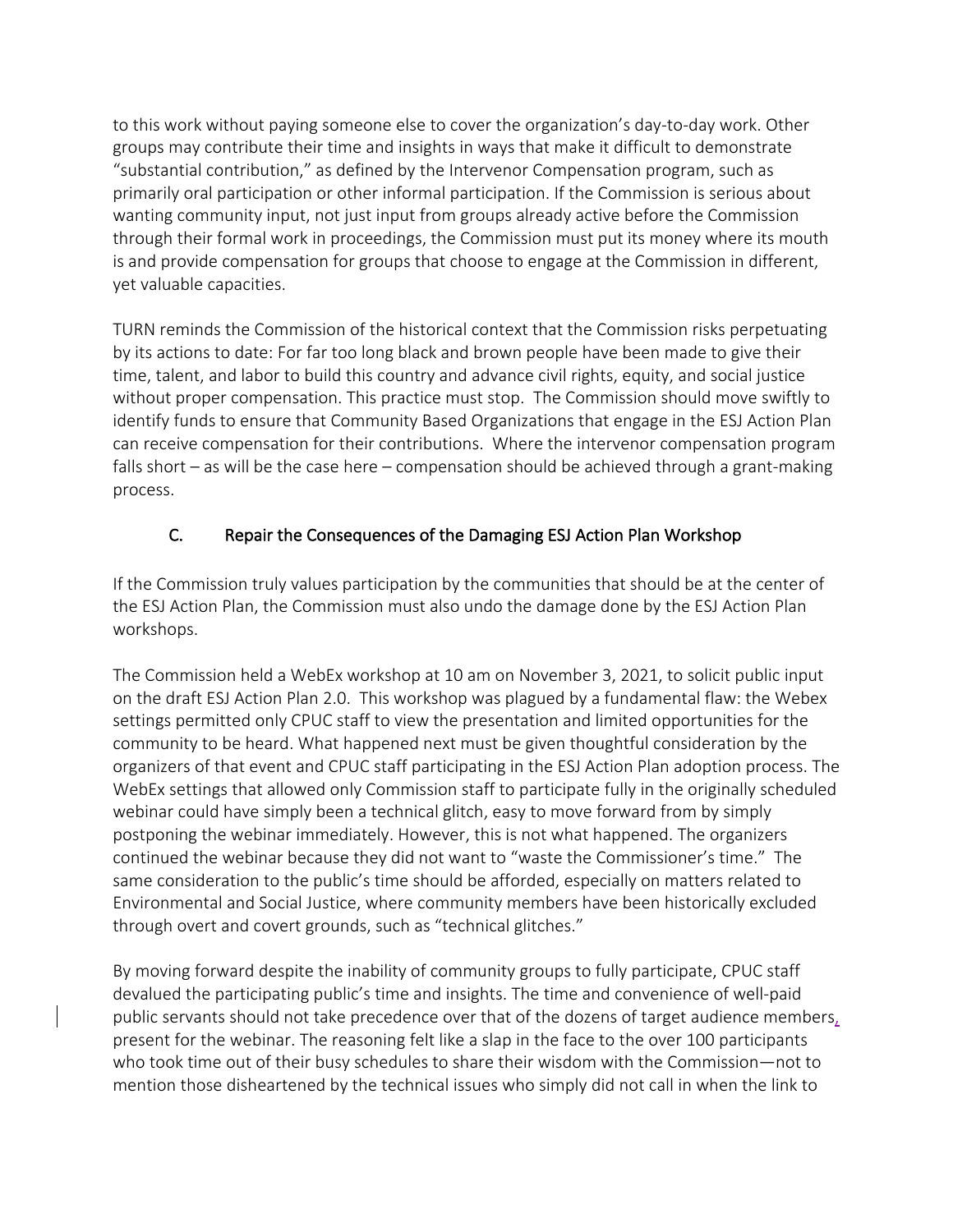the WebEx platform did not function. Unfortunately, this action compromised the CPUC's credibility and significantly undermined the integrity of this process.

It must also be noted that the subsequent ESJ Action Plan workshop scheduled for Wednesday, November  $10<sup>th</sup>$  at 10am was absent of any appointed Commissioners. Groups attending this workshop for the second time were not able to address Commissioners directly on their concerns for the ESJ Action Plan broadly nor the public participation process most specifically. This remains an important concern as many groups participating are doing so with limited resource and without – at least thus far -- the potential of financial support through the intervenor compensation program or any Commission funded scheme to recover cost. With this being the case, some groups may or may not have had the opportunity to join a second meeting and may not be well positioned to use additional resources to make formal written comments on the ESJ Action Plan.

Going forward, the Commission should make amends for belittling the time and value of community group participants during the workshop process. It should also elevate the ESJ Action Plan update process to a formal proceeding to telegraph the full Commission's commitment to changing the way it makes decisions. Beyond these critical steps, the Commission should ensure that the work undertaken thus far and in the future by public participants is eligible for compensation in some form, including through the Intervenor Compensation program, as applicable, and through a grant-making process.

## III. The Commission Should Expand the Definition of "ESJ Communities" Whom the Plan Targets.

On page 18-19 of the ESJ Action Plan the Commission acknowledges that it has limited the definition of ESJ communities in the plan and nods to areas where the definition could be expanded. TURN believes that the ESJ Action Plans failure to expand the definition of ESJ communities to include, "communities that experience disproportionate challenges with affording utility service" is a gross oversight. In the wake of unprecedented rate hikes and mounting energy burden on struggling communities, the issue of access to utility service is an equity issue and the link to solving this issue is affordability. Energy and telecommunications insecurity are environmentally and socially injustice in the modern world. Thus, the definition of "ESJ Communities" should be broadened to include communities that experience disproportionate challenges with affording utility service.

## IV. The Commission Should Modify the Draft ESJ Action Plan 2.0 To Better Position the Plan to Advance Equity for ESJ Communities.

TURN offers comments on several of the nine goals and associated "revised objectives" that are intended to make the plan more robust and likely to deliver the stated intended benefits. TURN's recommendations stem from our collective experiences with "feel good" plans that do little to counteract the continuing complicity of governments in systemic racism. We ask the Commission to do the challenging work of burdening itself and its' decision-making processes so that others –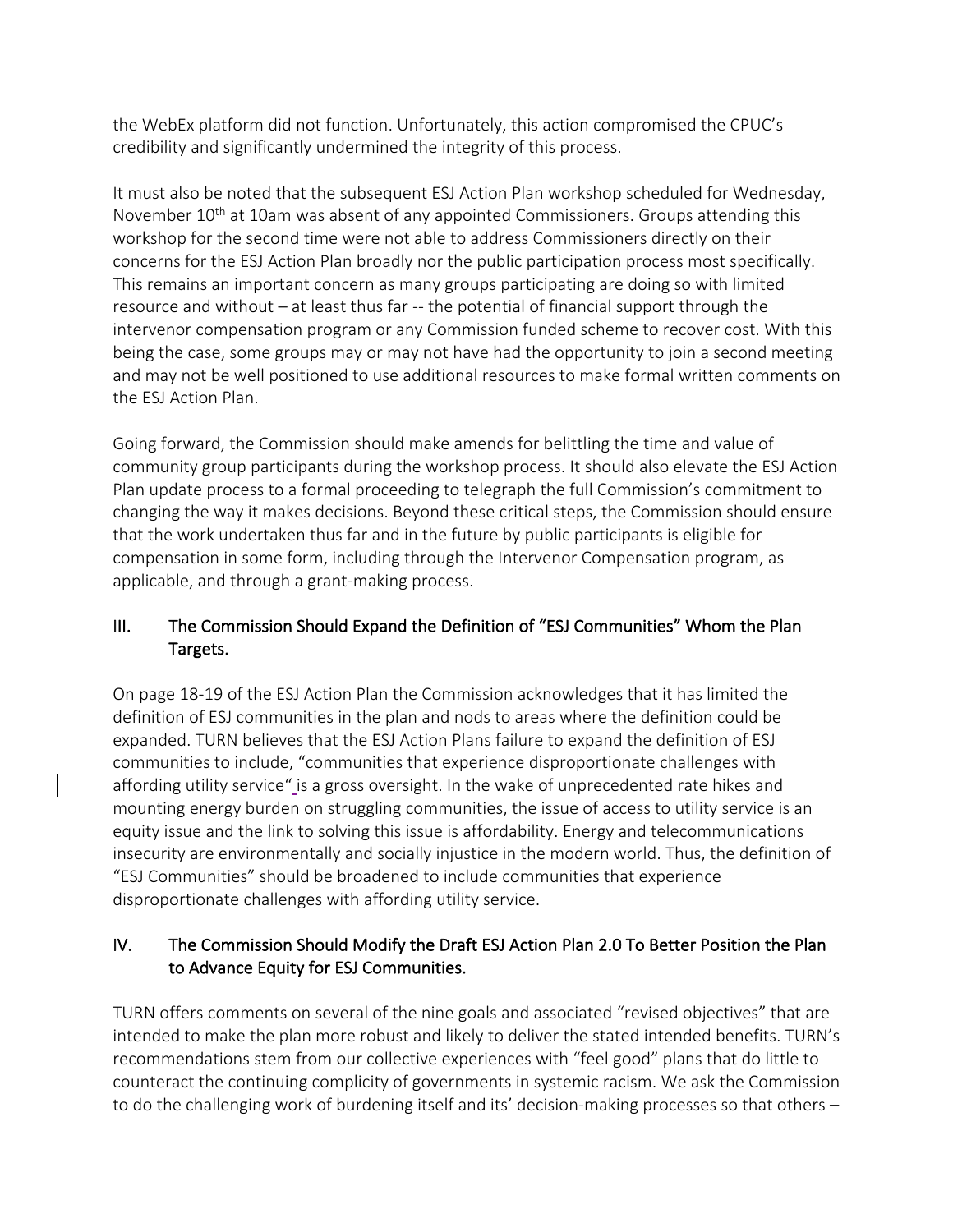specifically ESJ communities – will experience equitable access to safe, reliable, and affordable utility services.

### Goal 1: Consistently integrate equity and access considerations throughout CPUC proceedings and other efforts.

This is the most important of the Goals laid out in the ESJ Action Plan and the most significant vehicle for addressing many of the other overarching goals. Consistently integrating equity and access considerations throughout Commission efforts from the inception of every project will strengthen staff's ability to identify and address equity considerations on a day-to-day basis and socialize this interest amongst Commissioners, staff, and participants in proceedings.

All Commission actions have the potential to impact consumers inequitably, every single rate increase, merger, or planned outage has real and material impacts on the lives of every California resident. The Commission must functionally acknowledge this fact and until this is achieved, the Commission will not be able to have meaningful impact upon the California residents most vulnerable to the downsides of Commission decisions.

Draft "Revised Objective 1.1" is to "build systematic approaches for ESJ priorities" in the Commission's proceedings and decisions, as well as the implementation of those decisions through advice letters, general orders, and resolutions. TURN agrees that systematic approaches are appropriate. These approaches should include requirements, not merely guidelines, for every Commission action.

TURN recommends that the Commission expand the draft ESJ Action Plan update to include the requirement that every Commission decision and resolution include an assessment of the impacts on ESJ communities, including but not limited to economic and environmental burden, displacement, as well as identify indicators that advance these communities. A framework for these ESJ community impact assessments can be developed as part of the ongoing ESJ Action Plan work, with input from impacted communities (as provided above). Where proposed Commission decisions or resolutions prove to have disparate negative impacts on ESJ communities and do not affirmatively provide opportunity for ESJ communities, the Commission should be required to:

- a. Mitigate all negative impacts to ESJ communities; and
- b. Develop alternatives that affirmatively further equity and environmental justice.

If A and B cannot be achieved the Commission should abandon any decision or resolution that causes ESJ communities harm and does not affirmatively further equity and environmental justice.

As an example, TURN has consistently argued that the exorbitant amount of funds being used to fund transportation electrification (TE) creates a disproportionate burden on lower income communities. Although these communities, like all communities, benefit from TE through the overall greenhouse gas reduction, the financial burden disproportionately falls on lower income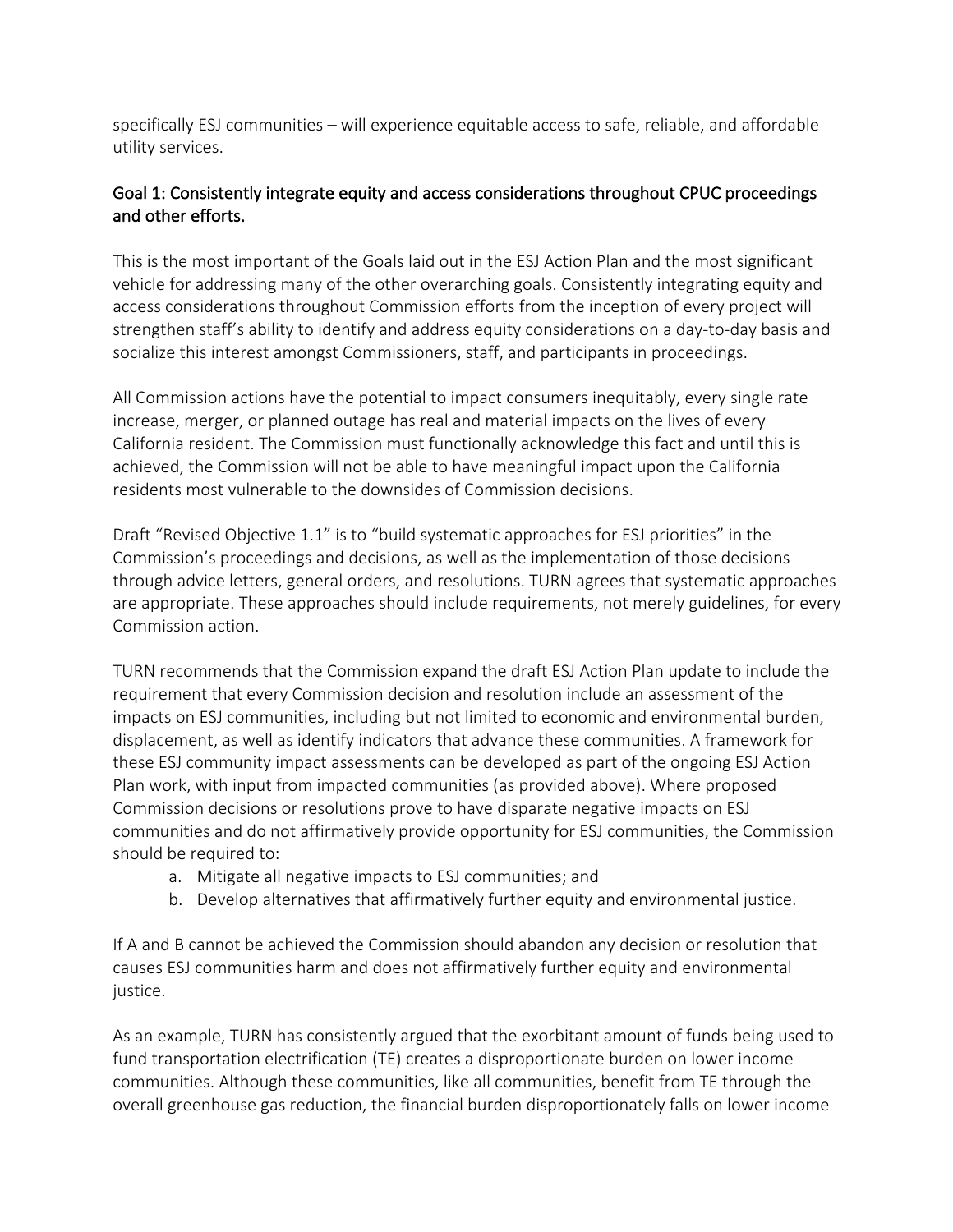communities due to current rate structuring. The burden also disproportionately falls on investor-owned utility (IOU) ratepayers to fund these stations that provide emission reduction benefits to the entire state, including publicly owned utility (POU) and municipal utility customers, who have to date paid a significantly lower share of utility-funded TE investments.

The Commission sought to solve this problem through funding charging stations in ESJ communities to support equity. The decision was reached without regard to facts regarding the level of car ownership in general, and electric vehicle adoption, by low-income households and/or other households of color in the targeted communities. It was also reached without consideration of the impact that locating these stations might have on increasing displacement within these communities. Without a data-driven assessment of these kinds of impacts, the Commission should not assume that placing electric vehicle (EV) charging stations in ESJ communities will do more good than harm or advance equity. The only certainty is the rate increase to pay for these new charging stations. To that end, equity in TE requires regular assessment of the utilization of charging stations. Unused stations do not provide any direct community benefits. These utilization assessments will help inform the ESJ community impact assessments done for future charging station projects.

TURN believes a more thorough examination of the impact that the installation of vehicle charging stations in disadvantaged communities will have been needed to ensure that all CPUC development projects are carried out with little or no negative impact on displacement of current community members, referred to in the housing and transportation sectors as "development without displacement." Further, the Commission must seriously consider the "equity" of requiring low and moderate-income ratepayers to subsidize light-duty charging stations on private property, which are often an amenity exclusively for employees of that business, or residents of a specific building, and provide little to no direct benefits to the community.

For another example, the Commission's communications surcharges are applied in consumer bills to an increasingly limited number of services. The subscribers to these services appear to be those who do not have access to more expensive services that are exempt from the surcharges. Therefore, the burden of shouldering the public purposes programs supported by the surcharges (e.g., California LifeLine) is laid on the backs of those who cannot afford or cannot access expensive services.

These public purpose programs are intended to aid Californians who are low-income or otherwise qualify for assistance. Consequently, laying the burden of the surcharges for these programs on primarily lower income Californians hampers the purpose of supporting lower income community members. TURN believes the Commission must thoroughly reevaluate its surcharge structure and ensure that ESJ and other low-income communities are not disparately burdened with paying the surcharges. Moreover, TURN believes the Commission must expand the reach of the public purpose programs to remove barriers for enrollment for the intended population to meaningfully access the assistance available through those programs.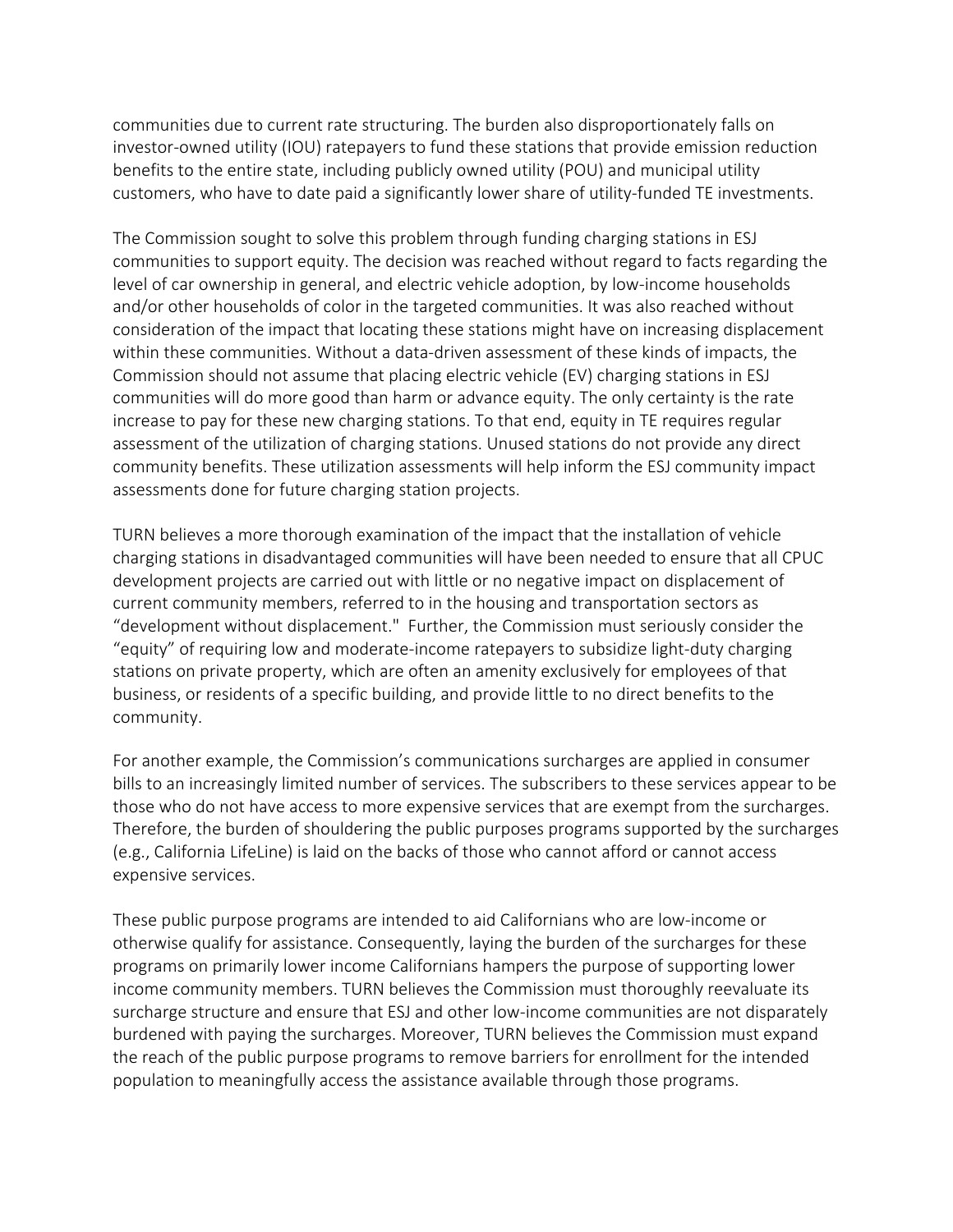#### Goal 2: Increase investment in clean energy resources to benefit ESJ communities, especially to improve local air quality and public health.

The draft Revised Objectives for Goal 2 include "research and analysis" of ESJ community impacts, continuing to "address ongoing and legacy impacts," and "prioritized" investments in ESJ communities. As explained in TURN's discussion of Goal 1 above, TURN believes that the Commission needs a data-driven assessment of the impacts of its proposed decisions on ESJ communities, including decisions regarding investments in clean energy resources. It is not enough to assume that prioritizing clean energy funding in ESJ communities will undo systemic inequities. Such funding decisions might deepen inequities because of the disparate impact of rate increases on low-income communities that disproportionately struggle to afford utility cost.

For these reasons, TURN recommends that the Commission expand the ESJ Action Plan to include a mandatory assessment of the environmental and social justice impacts on the communities targeted by the plan that will flow from every Commission decision, including clean energy and telecommunication investment decisions. The Commission should also embark on rigorous economic analysis that identifies the cost benefit of all decisions on ESJ communities.

### Goal 3: Strive to improve access to high-quality water, communications, and transportation services for ESJ communities.

Regarding access to high-quality transportation services for ESJ communities, TURN addressed TE investments in response to Goal 1 above but provides the following additional thoughts. Most ratepayer-funded TE investments to date have been made for light-duty vehicles which are an individual mode of transportation. For TE projects, the ESJ community impact assessment should consider what types of transportation services the community needs and will most benefit.

Seven percent of California households do not own a car and 15 percent of black households in California do not own a vehicle. Accordingly, for many vulnerable community members, subsidies for passenger vehicle charging will provide no direct benefits. Therefore, the Commission should require community-level assessments to understand and act to create benefits reflective of the transportation needs of a particular ESJ community before using ratepayer funds to install charging stations in those communities. For some ESJ communities, a greater focus on electrification of public transit options or electric bike access may be the best way to further equity and environmental justice.

The Commission should build on work to recognize the historic underpinnings that frame many of the ESJ communities in California. Specifically, access to essential and affordable services such as high-speed broadband or reliable networks that support communications in the state should be analyzed as part of all major telecommunications proceedings. The circumstances of the COVID-19 pandemic which forced work and school from home exacerbated the inequitable effects of broadband service and access for many ESJ communities in California.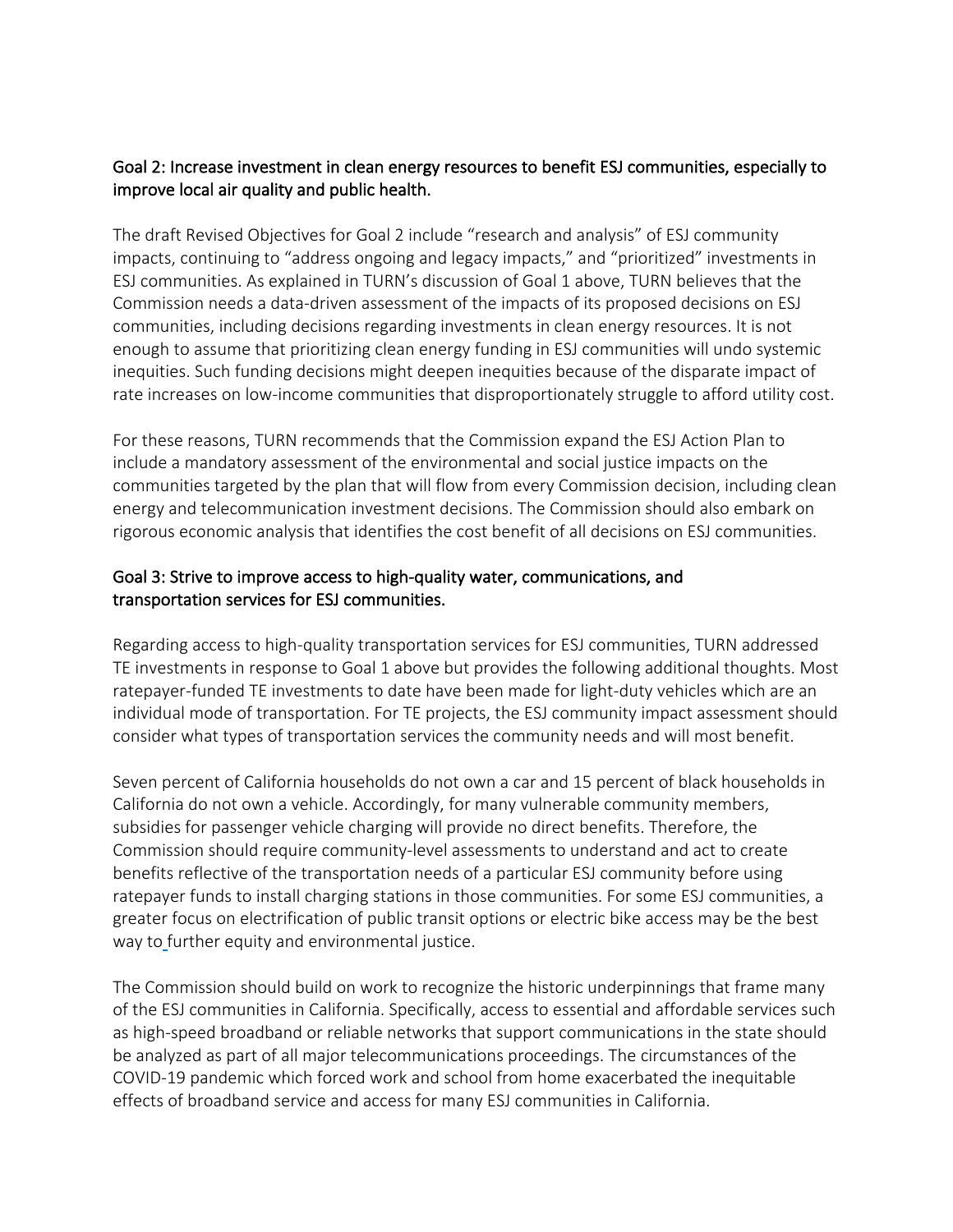To make its work meaningful, the Commission must go beyond simply "acknowledging" the historic underpinnings that continue to systemically oppress ESJ communities. The Commission should proactively name those historic underpinnings in its decisions and resolutions, and specifically state how the Commission's decision and resolution redresses the harms of that historic underpinning, or—at the very least—does not perpetuate those harms.

## Goal 5: Enhance outreach and public participation opportunities for ESJ communities to meaningfully participate in the CPUC's decision-making process and benefit from CPUC programs.

Public participation opportunities are an especially important vehicle for community voices to make themselves heard by the Commission. As an early advocate for public participation hearings (PPHs) in formal Commission proceedings, TURN has always valued the opportunity to bring the voices of those most impacted by the Commission's decisions to the table to share their lived experiences. This does not, however, mean that the PPH mechanism could not be improved. TURN suggests the following to improve the PPH process.

• Transparency and standardization regarding use of PPH content

TURN believes the Commission should increase transparency through reporting and making public the ways in which Administrative Law Judges, Commissioners and other CPUC staff use PPH text included in the body of testimony. The Commission should identify with transparency the process for how PPH comment is analyzed; what weight is given to public comment; and how public comment weight is standardized across the Commission departments and specifically with its decisionmakers.

Commission staff should be required to verbally report out at voting meetings and provide within the background section of every decision on the number of written and verbal comments a proceeding received and the broad categories of support or opposition that is recorded.

• Transparency required with respect to PPH participants

TURN has sometimes been surprised by large turnout in support of IOU proposals at PPHs only to find out those organizations speaking in support of rate hikes are often recipients of IOU foundation grants and other funding. Public commenters at PPHs, CPUC Business meetings, legislative briefings and at all other opportunities to provide public testimony should be required to disclose if they receive financial support from the IOUs and what percentage of their budget those funds comprise. Otherwise, the Commission risks giving equal weight to a participating CBO with a clear conflict of interest versus those organizations not compromised by IOU funding.

• Increase and evaluate accessibility of PPHs and other Public Participation Opportunities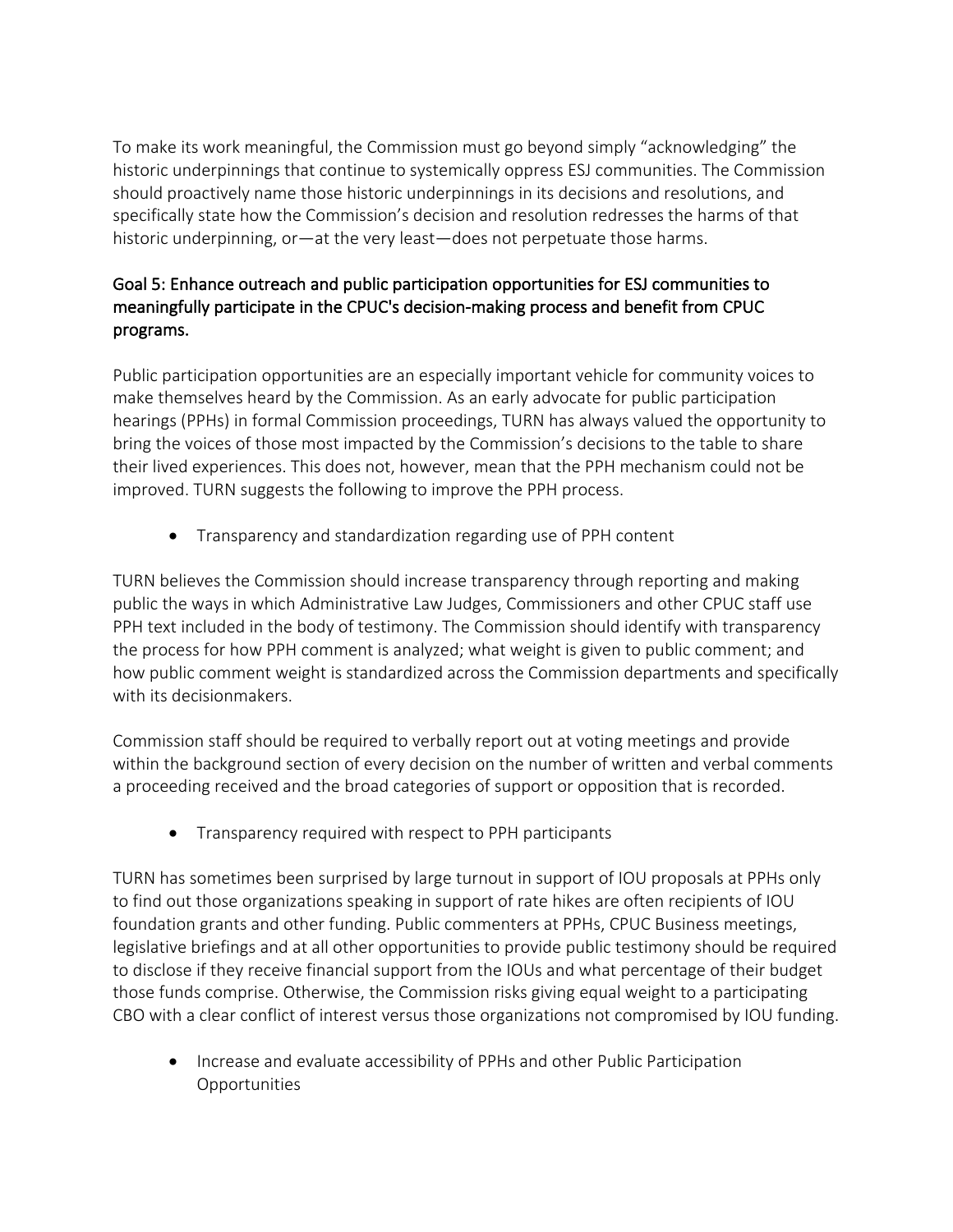Other small adjustments can make PPHs more accessible. Standardized documents and information about the PPH in language, interpreters at the PPH, ADA accessible locations in community spaces located on public transit lines and in community spaces that do not require entering buildings with metal detectors and armed security are significant first steps toward increasing the accessibility of public participation opportunities.

The Commission should document and report efforts to engage community voices.

#### Goal 6: Enhance enforcement to ensure safety and consumer protection for ESJ communities.

The Commission should carefully review the telecommunication services provided to ESJ communities. This includes oversight over the wireline, wireless, VoIP, broadband services provided in ESJ communities, or larger areas with significant pockets of ESJ communities so that provider marketing efforts in ESJ communities are delivered as promised.

The Commission should review all safety related protections to ensure that disaster recovery inequities do not develop or are not left unmitigated. ESJ communities under the threat of wildfires should be analyzed with extra precaution.

## Goal 8: Improve training and staff development related to ESJ issues within the CPUC's jurisdiction.

The Commission staff and Commissioners tasked with carrying forth the ESJ Action Plan are the critical piece to ensure that the plan achieves its' goals. The Commission should Implement mandatory ongoing training focused on dismantling racism. This exercise should include proceeding-level analysis of how ESJ issues are present and the methods in which the Commission can work towards remedying ESJ issues in its proceedings.

Unfortunately, TURN has witnessed CPUC staff bias statements and micro-aggressions towards the public and specifically towards members of marginalized communities and people of color during a public participation hearing. The implications of such actions have a chilling effect on the willingness of members of these communities to step forward and engage when staff is ill equipped to engage with deference and respect and without bias.

The Commission should elevate the importance and resource given for dismantling racism and anti-black training requirements for staff with direct decision-making authority and staff with direct contact with the public.

The Commission should transparently report dismantling racism training and development of CPUC staff to the public by overall numbers, department, and job classification.

#### Goal 9: Monitor the CPUC's ESJ efforts to evaluate how they are achieving their objectives.